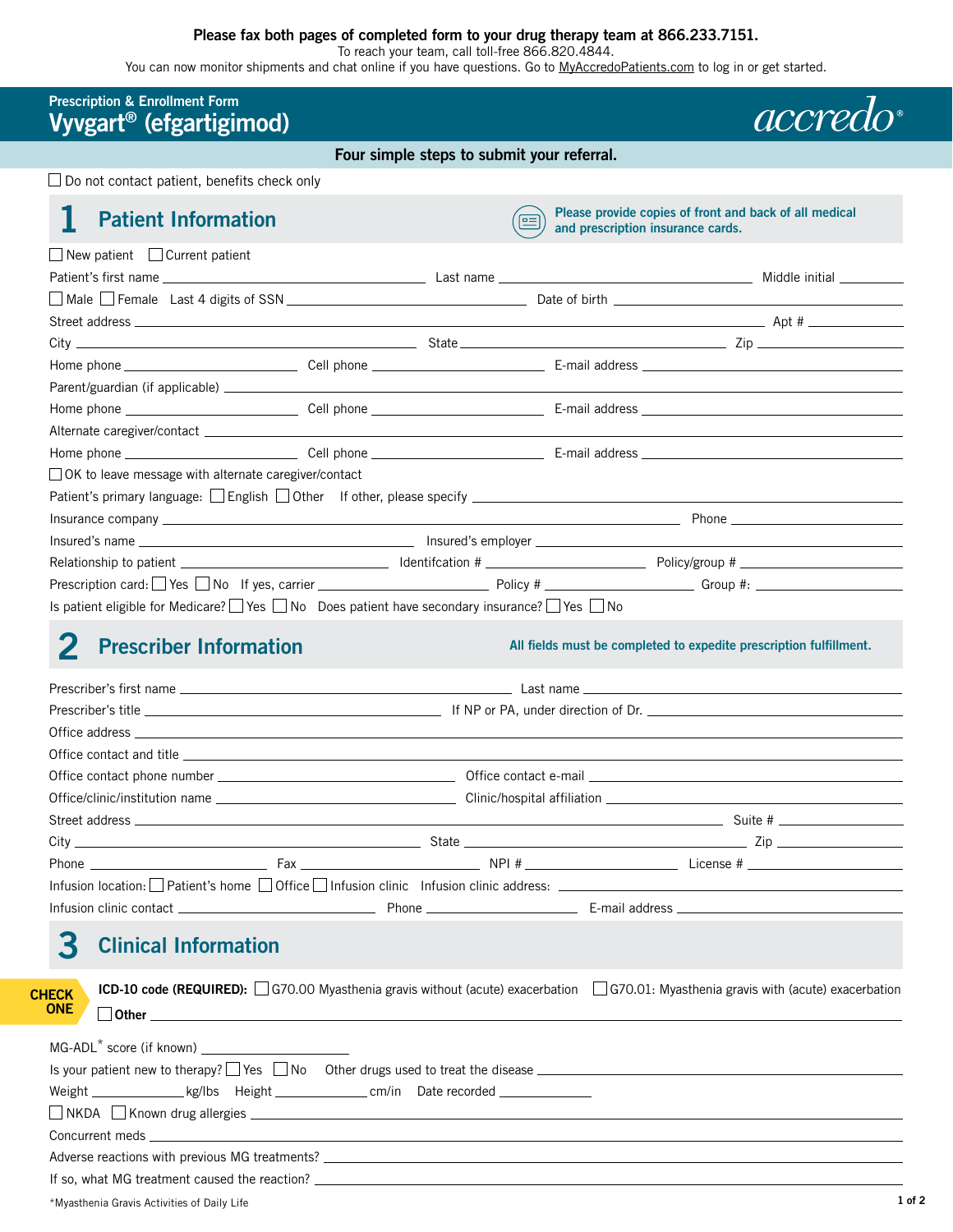| Patient's first name    | ∟ast name | Middle initial | Date of birth |
|-------------------------|-----------|----------------|---------------|
| Prescriber's first name | ∟ast name | Phone          |               |

## **4 Prescribing Information**

| Medication                                                                                                                                                                                                                                                                                                                                                                                                                                                                                                                                                                                                                                                                                                                                                                                                                                                  | <b>Strength/Formulation</b>                                         | <b>Dose</b>                                                                                                                                                                                                                                                                       | <b>Directions</b>                         |  |  |
|-------------------------------------------------------------------------------------------------------------------------------------------------------------------------------------------------------------------------------------------------------------------------------------------------------------------------------------------------------------------------------------------------------------------------------------------------------------------------------------------------------------------------------------------------------------------------------------------------------------------------------------------------------------------------------------------------------------------------------------------------------------------------------------------------------------------------------------------------------------|---------------------------------------------------------------------|-----------------------------------------------------------------------------------------------------------------------------------------------------------------------------------------------------------------------------------------------------------------------------------|-------------------------------------------|--|--|
| Vyvgart                                                                                                                                                                                                                                                                                                                                                                                                                                                                                                                                                                                                                                                                                                                                                                                                                                                     | 400mg/20mL<br>vial injection                                        | Infuse ______________ mg/kg<br>OR _______________ mg intravenously over one hour.                                                                                                                                                                                                 | Vascular access:<br>Peripheral<br>Central |  |  |
|                                                                                                                                                                                                                                                                                                                                                                                                                                                                                                                                                                                                                                                                                                                                                                                                                                                             |                                                                     | Initial treatment cycle: 1 time weekly for 4 weeks, rounding to an easily<br>measurable dose when clinically appropriate.                                                                                                                                                         | Port<br>Infusion method:<br>Gravity       |  |  |
|                                                                                                                                                                                                                                                                                                                                                                                                                                                                                                                                                                                                                                                                                                                                                                                                                                                             |                                                                     | Administer additional treatment cycles every _______ weeks OR D Prescriber<br>to evaluate treatment cycle frequency after completion of initial treatment cycle.<br>*Additional prescription will be required* Round to an easily measurable dose<br>when clinically appropriate. | Pump                                      |  |  |
|                                                                                                                                                                                                                                                                                                                                                                                                                                                                                                                                                                                                                                                                                                                                                                                                                                                             |                                                                     |                                                                                                                                                                                                                                                                                   |                                           |  |  |
| Adverse reaction medications: (keep on hand at all times)<br>Epinephrine 0.3mg auto-injector 2-pk for patients weighing greater than or equal to 30kg. Administer intramuscularly as needed for severe anaphylactic<br>reaction times one dose<br>Epinephrine 0.15mg auto-injector 2-pk for patients weighing less than 30kg. Administer intramuscularly as needed for severe anaphylactic reaction times one dose<br>• Diphenhydramine 25mg by mouth for mild allergic reactions and 50mg for moderate to severe times one dose<br>For pediatric patients, the following weight- and age-based dosing range will be used:<br><9kg and/or <2 years old: Diphenhydramine 1mg/kg up to max of 6.25mg times one dose<br>2-5 years old and >9kg: Diphenhydramine 6.25mg to 12.5mg times one dose<br>6-12 years old: Diphenhydramine 12.5 to 25mg times one dose |                                                                     |                                                                                                                                                                                                                                                                                   |                                           |  |  |
| <b>Flushing orders:</b><br>• 0.9% Normal Saline 3mL intravenous (peripheral line maintained >1 day) or 10mL intravenous (central line) before and after infusion, or as needed for<br>line patency<br>• Heparin 10 units per mL 3mL intravenous (peripheral line maintained $>1$ day) as needed for final flush<br>Heparin 100 units per mL 5mL intravenous (central line) as needed for final flush<br>$\bullet$<br>May flush with 20mL Normal Saline post infusion to clear drug from line                                                                                                                                                                                                                                                                                                                                                                |                                                                     |                                                                                                                                                                                                                                                                                   |                                           |  |  |
|                                                                                                                                                                                                                                                                                                                                                                                                                                                                                                                                                                                                                                                                                                                                                                                                                                                             | Supplies: (please strike through if not required)                   | Dispense needles, syringes, ancillary supplies and home medical equipment necessary to administer medication.                                                                                                                                                                     |                                           |  |  |
| <b>Quantity/Refills:</b> Dispense 1 treatment cycle supply. Refill x 1 year unless noted otherwise.                                                                                                                                                                                                                                                                                                                                                                                                                                                                                                                                                                                                                                                                                                                                                         |                                                                     |                                                                                                                                                                                                                                                                                   |                                           |  |  |
|                                                                                                                                                                                                                                                                                                                                                                                                                                                                                                                                                                                                                                                                                                                                                                                                                                                             | $\Box$ Additional refills to be provided upon patient reassessment. |                                                                                                                                                                                                                                                                                   |                                           |  |  |
| $\Box$ Other $\_\_$                                                                                                                                                                                                                                                                                                                                                                                                                                                                                                                                                                                                                                                                                                                                                                                                                                         |                                                                     |                                                                                                                                                                                                                                                                                   |                                           |  |  |
| Skilled nursing visit as needed to establish venous access, administer medication and assess general status and response to therapy.                                                                                                                                                                                                                                                                                                                                                                                                                                                                                                                                                                                                                                                                                                                        |                                                                     |                                                                                                                                                                                                                                                                                   |                                           |  |  |
|                                                                                                                                                                                                                                                                                                                                                                                                                                                                                                                                                                                                                                                                                                                                                                                                                                                             |                                                                     | If shipped to physician's office or infusion clinic, physician accepts on behalf of patient for administration in office or infusion clinic.                                                                                                                                      |                                           |  |  |

#### **Prescriber's signature required (sign below) (Physician attests this is his/her legal signature. NO STAMPS)**



**Date Dispense as written Dispense as written Dispense as written Dispense as written Dispense as written Dispense as written Dispense as written Dispense as written Dispense as written Dispense as writ** 

The prescriber is to comply with his/her state-specific prescription requirements such as e-prescribing, state-specific prescription form, fax language, etc. Non-compliance with state-specific requirements could result in outreach to the prescriber.



The document(s) accompanying this transmission may contain confidential health information that is legally privileged. This information is prohibited from disclosing this information is contained above. The use of the indi